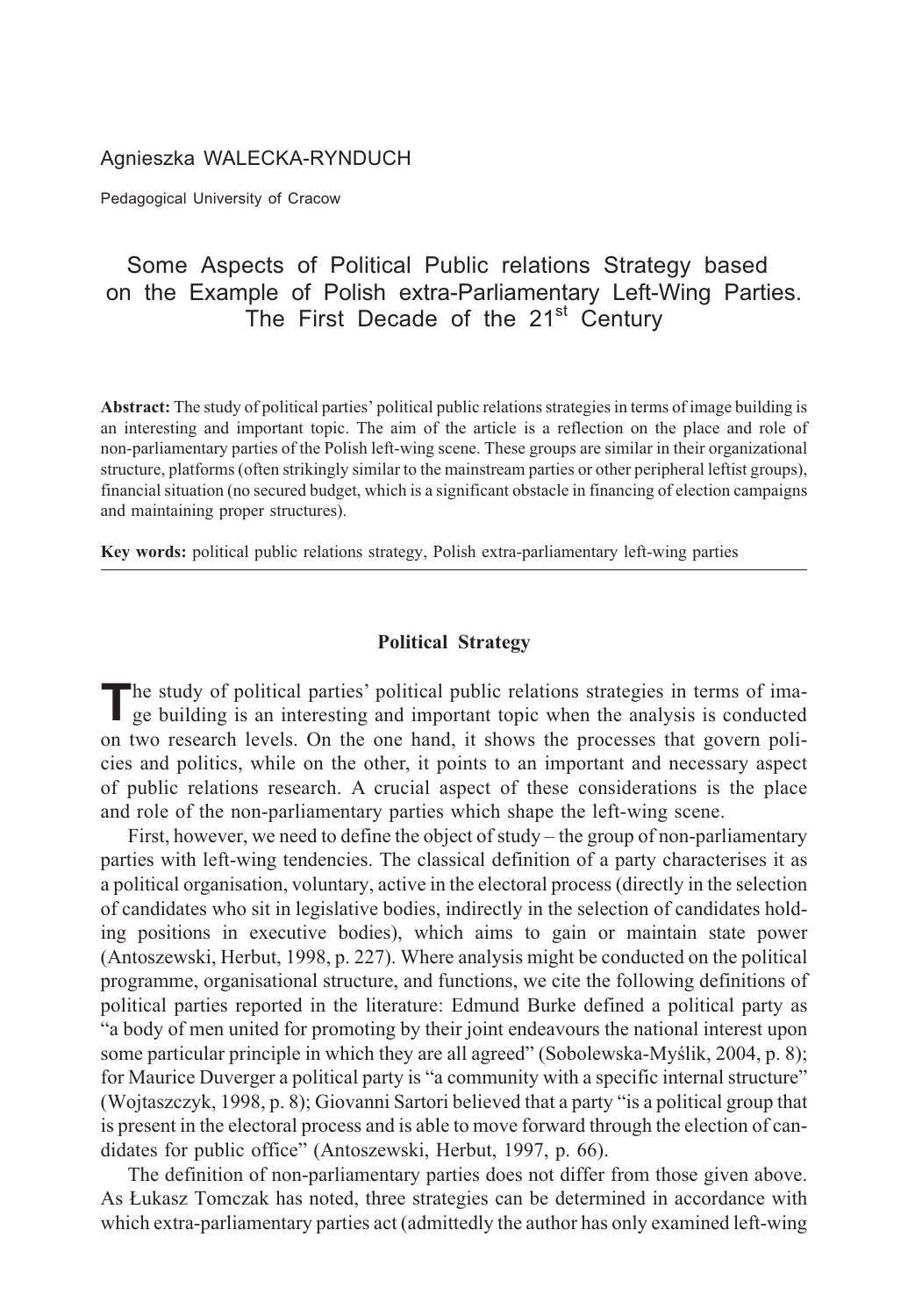parties, but the strategies outlined can be compared to other ideological options). First, in most cases, they declare their potential involvement in the electoral process (not all of the organisations surveyed place direct emphasis on this). In most cases, however, this participation should be independent, and, by systematically increasing the number of political supporters and members, should strive to build representation, be it locally or – more broadly – nationally. Second, they aim to share power, but by participating in coalitions (while maintaining the maximum status quo). Third, there is the ability to create one's own (new) party, where existing independence is used as a bargaining point in the creation of the organisational foundations and staffing of the electoral lists (Tomczak, 2010, pp. 315–316).

Looking at the extra-parliamentary left-wing political scene, one cannot help feeling that these groupings are similar in terms of organisational structure (favouring the formation of a collective leadership) (Sobolewska-Myślik, Kosovska-Gastoł, Borowiec, 2008, p. 126), policy documents (often strikingly reminiscent of mainstream political parties or the statutes of other peripheral leftist groups) (Tomczak, 2010, p. 315) or economic condition (lack of financial facilities – a major obstacle in the financing of election campaigns and maintaining proper party structures) (Tomczak, 2010, p. 316).

At present, the extra-parliamentary left-wing scene comprises over a dozen organisational units. Given the parties' ideological classifications and affiliation, $<sup>1</sup>$  I have cho-</sup> sen as an indicator Wiatr's most general typology, which suggests that we should talk about "the left as a whole", that is, about all (over a dozen) groupings which, despite having only a trace of public support, function in political life (Tomczak, 2012, p. 38). Ideological affiliation, as declared in the statutes, programmes, and proclamations will be some of the elements of self-image which extra-parliamentary left-wing parties in Poland use.

For detailed analysis the following bodies (listed in the register of political parties) have been chosen:<sup>2</sup> the Polish Socialist Party, Labour United, the Reason Party of Poland, the Communist Party of Poland, the Democratic Party of the Left, Social Democracy of Poland, the Polish Labour Party – August 80, the Edward Gierek Economic Renaissance Movement, Left Union, Left Poland, Polish Socialist Workers' Party (bodies are listed in order of the party list). The catalogue could also include three more parties where, although their statutes do not expressly indicate that they are left-wing parties, this can be inferred from the postulates set out in their political agendas. These are: the National Party of Pensioners, the Women's Party, the Greens 2004 – these groups, however, are not discussed in this article.

In their statutes, all the aforementioned organisations declare their political affiliation (as mentioned above) to the group of leftist parties (the socialist/social democratic family). In the statutes, the following entries appear classifying their affiliations:

<sup>&</sup>lt;sup>1</sup> Detailed consideration, alongside the list of applicable typologies and divisions see: *L*. Tomczak, *Lewicowe partie polityczne w Polsce. Programy, organizacja, strategie*, Szczecin 2012, pp. 21–45.

<sup>&</sup>lt;sup>2</sup> State as of June 2013 see: List of parties entered as political parties (according to information disseminated to the National Electoral Commission by the Regional Court in Warsaw), accessible at: http://pkw.gov.pl/wykaz-partii-politycznych/wykaz-partii-politycznych.html (6.06.2013).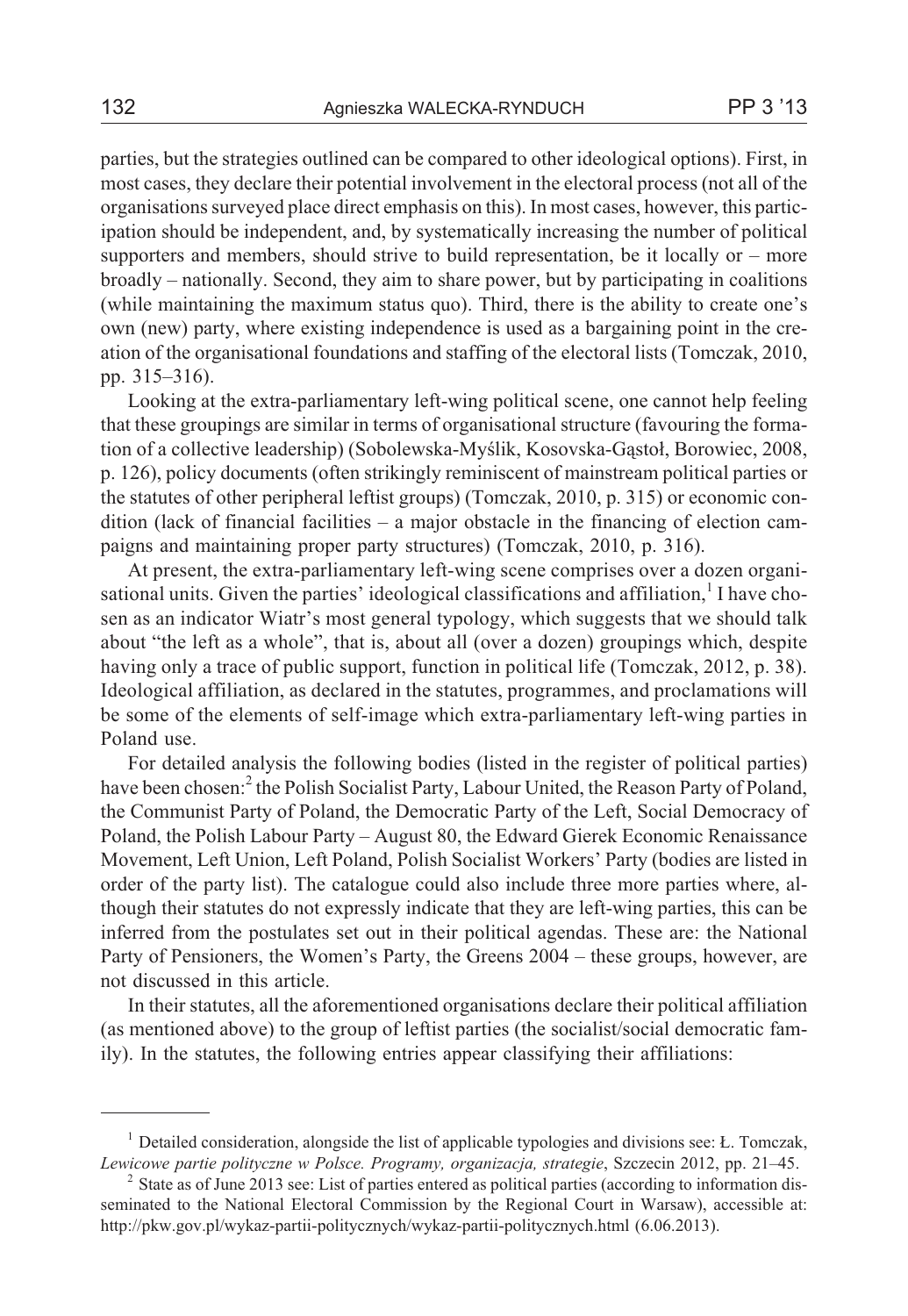### Table 1

**Compilation of Polish extra-parliamentary left-wing parties**

| Party name                                                                                 | Date<br>of foundation                                                      | <b>Declared ideological</b><br>affiliation                                  | Logo                                                                                                                                                                                                              |
|--------------------------------------------------------------------------------------------|----------------------------------------------------------------------------|-----------------------------------------------------------------------------|-------------------------------------------------------------------------------------------------------------------------------------------------------------------------------------------------------------------|
| Polish Socialist Party (PPS)<br>http://www.polskapartiaso-<br>cjalistyczna.pl/index.php    | Revival after 1987<br>refers to the<br>19 <sup>th</sup> -century tradition | socialist                                                                   | <b>SO LATE POLSKA PARTIA SOCJALISTYCZNA</b>                                                                                                                                                                       |
| Labour United (UP)<br>http://www.uniapracy.org.pl/                                         | 1992                                                                       | social democratic                                                           |                                                                                                                                                                                                                   |
| Party<br>of<br>Poland 2002<br>Reason<br>(RACJA)<br>http://www.racja.eu/                    |                                                                            | social democratic                                                           | Currently, the logo is being<br>changed to one that has func-<br>tioned since September 2011<br>on the party's Facebook ac-<br>count.<br>Currently, this logo is also on<br>the official website of the<br>party: |
| Communist Party of Poland 2002<br>(KPP)<br>http://kompol.org/index.html                    |                                                                            | Marxist-Leninist, refer-<br>ring to the tradition of<br>the labour movement |                                                                                                                                                                                                                   |
| Democratic Party of the Left 2003<br>(DPL)<br>http://dpldg.republika.pl/<br>statut dpl.htm |                                                                            | social democratic                                                           | Demokratyczna                                                                                                                                                                                                     |
| Social Democracy of Poland 2004<br>(SP)<br>http://www.sdpl.pl/                             |                                                                            | social democratic                                                           |                                                                                                                                                                                                                   |
| Polish Labour Party – August 2001<br>80 (PPP)<br>http://www.partiapracy.pl/                |                                                                            | socialist                                                                   |                                                                                                                                                                                                                   |
| Edward Gierek Economic 2004<br>Renaissance<br>Movement<br>(ROG)<br>www.rog.com.pl          |                                                                            | socialist                                                                   |                                                                                                                                                                                                                   |
| Left Union (UL)<br>http://www.unia-lewicy.org/                                             | 2005                                                                       | social democratic                                                           | <b>Unia</b><br>ewicu                                                                                                                                                                                              |
| Left Poland (PL)<br>http://www.polskalewica.pl/                                            | 2008                                                                       | social democratic                                                           |                                                                                                                                                                                                                   |
| Polish<br>Socialist<br>Workers'<br>Party (PSPR)<br>http://www.pspr.republika.pl/           | 2002                                                                       | socialist                                                                   |                                                                                                                                                                                                                   |

**Source:** Own compilation of the Author, based on the internet sites of the parties (ref. column no. 1).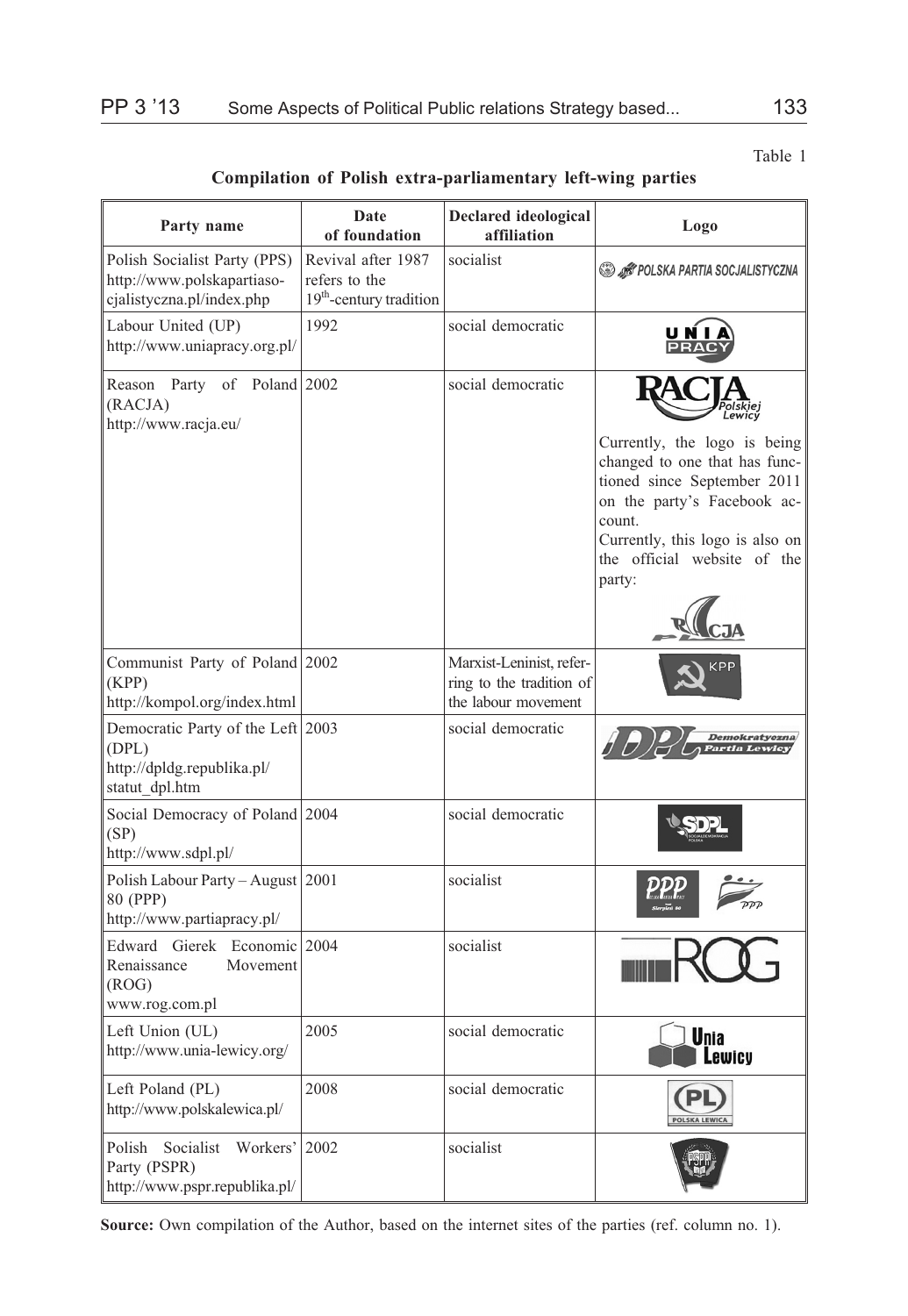## **Role of Image Building Strategy**

The image of a political party and its recognition is an important element in shaping political relations with the electorate. According to the typology outlined by Iwona Podobas, the first step in creating the image of a party is to understand the needs, expectations and personality traits of the social group to which it addresses its political programme and from which electoral support is expected. The second aspect is the proper diagnosis of the planes for creating the political image. We can distinguish four such planes: factual, emotional, personnel and commercial (Podobas, 2011, pp. 86–87).

From the perspective of extra-parliamentary parties, the plane should be reduced to two aspects for analysis: the factual-personnel and the commercial-emotional.

Within the first area of analysis, factual and personnel, it is essential to observe the main points of the political agenda and the existence of the extra-parliamentary party in the composition of national and international structures – in this case the political factions involved in the European Parliament have been noted. As shown in Table 1, those units analysed primarily appeal to left-socialist and social-democratic ideas. This division is part of the typology proposed by Sokó³ in the book *Political Parties and the Party System in Poland*<sup>3</sup> (Sokół, 2003, p. 200). The second part, the human resource base, includes leadership quantity and quality, visibility, number of followers, and the activity of non-parliamentary politicians in current state policy. At the level of electoral activity non-parliamentary party members' participation in the structures of other political parties is observable. Extra-parliamentary parties try to find an individual (personal) way to exist in mainstream politics. Although they participate in elections intermittently, they become auxiliary manpower for major left-wing, centre-left, or centrist parties.

A good example is the political activity of the SDPL, which in 2009 (in consultation with PD) backed a presidential candidate  $-$  Tomasz Nałęcz. During recent parliamentary elections, several members of the SDPL were on the electoral lists of Civic Platform and the Democratic Left Alliance as well as on lists to the Senate. Only one representative – Marek Borowski – won a parliamentary mandate.

Labour United and the Economic Revival Movement registered their nominees on the SLD list without success. Success, however, may be attributed to Adam Gierek (UP) who was re-elected as an MEP in the recent elections to the European Parliament, and who was a candidate from the SLD-UP list (he was also supported by the Democratic Party of the Left). It should also be mentioned that he is one of the founders of ROG.

Another such example is the participation of politicians from RACJA PL in the electoral lists of the Palikot Movement (108 candidates on 33 lists); on the website *Facts and Myths* RACJA encouraged its supporters to vote thus: "October the ninth will be a very important day in the history of the RPL. Our candidates – registered on Palikot Movement lists – have a real chance to win parliamentary seats. A vote for list no. 4 will not be a wasted vote, and RACJA's entrance to Parliament will change the face of Polish politics..." (*Facts and Myths*, 2011). Mandates were won for two representatives of RACJA: Jan Cedzyñski and Roman Kotliñski. RACJA partially succeeded in the elections to the

<sup>3</sup> See also £. Tomczak, *Lewicowe partie...*, op. cit., p. 38 &c.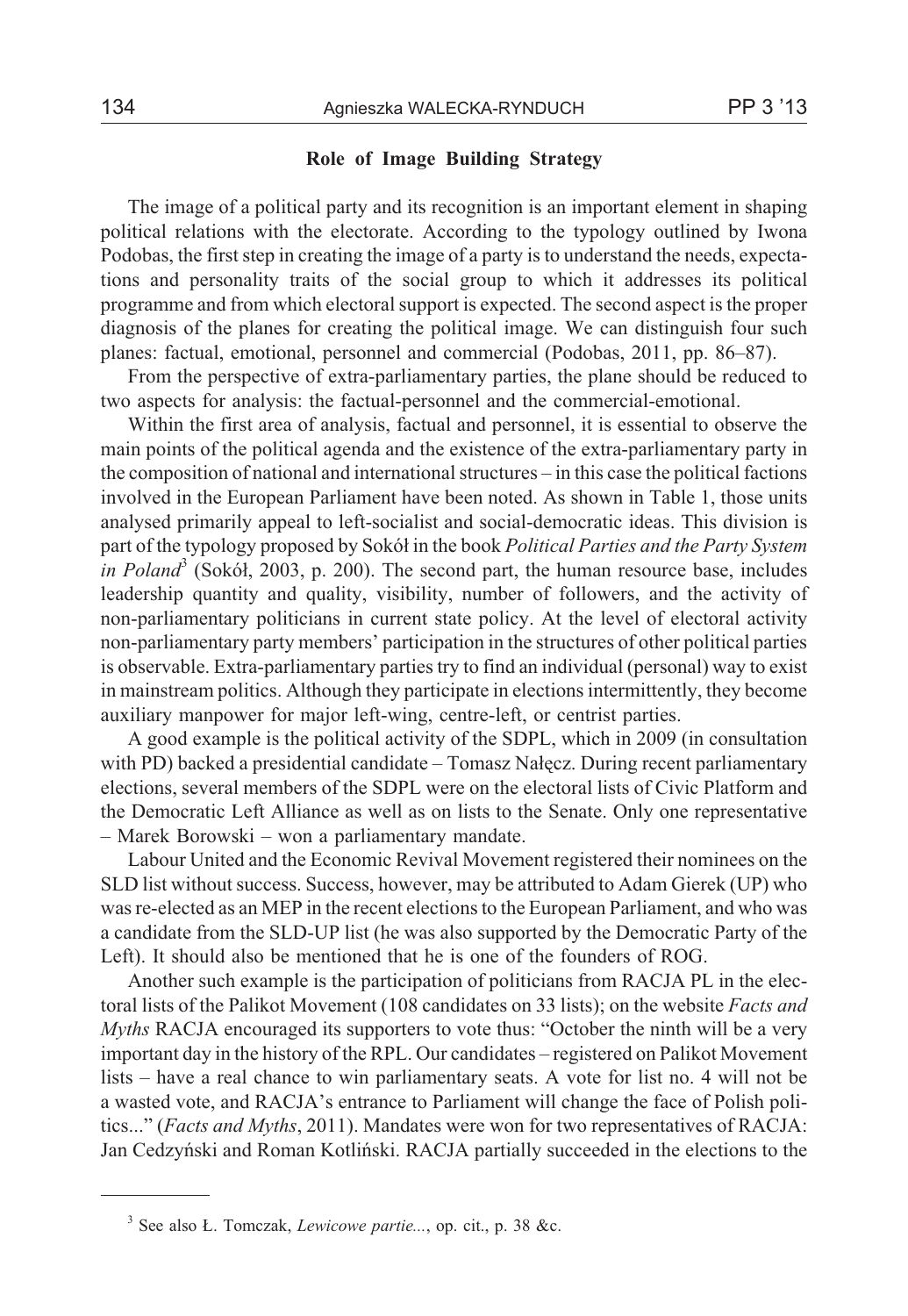European Parliament, on the electoral list of another leftist extra-parliamentary party, namely the Polish Labour Party: Magdalena Mieczkowska appeared on this list. In the 2009 European elections, the PPP issued a separate list in all constituencies. The grouping did not exceed the election threshold and so did not receive any electoral mandate.

Other attempts at political activity, such as the Committee of the "Left" formed by representatives of the UL, UP, and SDPL before the local elections in 2010, did not bring the anticipated success for non-parliamentary parties.

The organisations studied also met the criterion of recognition for executives (party leaders). In general, they include people who once took an active part in national politics. Here one more remark should be made in relation to extra-parliamentary parties – they are created not only as grass-roots groups, true to a given system of political thought, but also as a force centred around a famous/respected politician who has withdrawn from a large political organisation and formed his own party.

We are currently seeing a new initiative, which without a doubt is an attempt to consolidate the extra-parliamentary left and aims to create a strong alliance on the left wing. This is, of course, the Europa Plus initiative – a centre-left grouping, which, as indicated on its website, is supposed to change the world for the better (*Europaplus*, 2013). The political cooperation agreement was signed by representatives of the Palikot Movement, the Europa Plus Social Movement, the Home for All – Poland, the Democratic Party, the SDPL, RACJA, Union of the Left and the Polish Labour Party (*Polska Newsweek.pl*, 2013).

**The commercial-emotional plane** presupposes prestige, longevity – historical references, for example, by presenting the party as a continuer of historical thought. Also required is a well developed media image, including a visual identification system, the use of symbols, national myths, references to tradition, and an appropriate colour selection. To this must be added building a media campaign, an online existence, the use of social media, keeping in touch with supporters via instant messaging, blogs, and so on, and organising rallies, meetings and other events to gain followers and present a party's own programme.

Looking in this context at the extra-parliamentary parties of the left, a continuation of the history of political ideas is revealed in the image creation of the following parties:

- 1. The Polish Socialist Party, which, on its website, under the "history of the socialist movement in Poland" tab, indicates that socialist thought in Poland appeared in the first half of the  $19<sup>th</sup>$  century (pps.info.pl, 2013a). In the statute we read: the Polish Socialist Party continues the activity started in the Polish Socialist Congress in Paris in November 1892 (pps.info.pl, 2013b).
- 2. The Communist Party of Poland registered since 2002 the statute indicates that it is "[a] Marxist-Leninist party, referring to the best patriotic and internationalist traditions of the Polish workers' movement. The source of its ideological and programmatic activities can be seen in the communist ideal, because in this it sees the future of the world" (kompol.org, 2013). Direct references are also evident in the slogan/motto: "Proletarians of the world, unite!"
- 3. The Polish Socialist Workers' Party registered in 2002 refers to the concept of the labour movement, but its statute does not refer explicitly to the previous regime. The party stresses only that it was created in order to fight for the inte-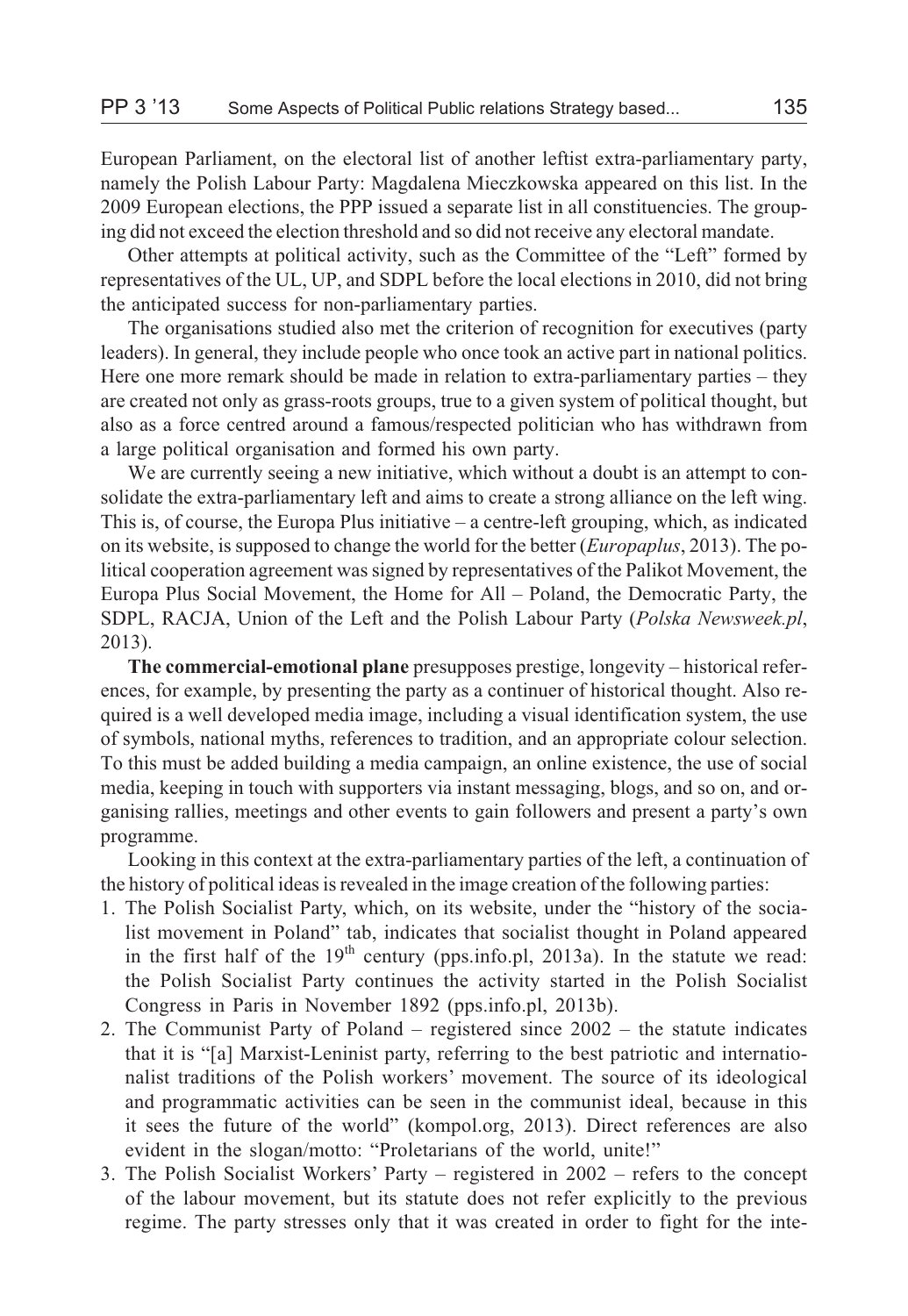rests of the working class and other working people (farmers, intellectuals, public sector, artisans and small traders). Direct reference, however, is visible in the logo and slogan, which, as in the case of the KPP, appears as a motto on the website: "Proletarians of the world, unite!" It is difficult comment on other transpositions because the page is still under construction.

The other parties build their programmes based on contemporary leftist systemic and policy solutions.

An extremely important part of political public relations in image strategy is the visual identification system contained in the commercial-emotional component. Each organisation creates a different communications culture as the sum of their values on the one hand, and on the other the practice of establishing a relationship with the community. This is crucial for the development of any organisation, including political parties, and generally affects its perception, and thus how it is perceived externally (Rychter, Chmielewski, Tworzydło, 2012, pp. 84–85). As noted by Janina Fras, political party self-identification is performed both for internal (personal identification), as well as primarily for external reasons, and so, in order to be distinguished from the other parties to win over potential members and voters (Fras, 2010, p. 151).

In analysing the visual identification strategies of extra-parliamentary left-wing parties, I shall consider two factors: linguistic and non-linguistic codes. Primarily linguistic codes include the functioning party name (or abbreviation or acronym), the motto or slogan which distinguish it, the functioning website, newspaper, and party newsletter. Primarily non-linguistic codes include all the aforementioned visual identification systems, based on iconographic tools, logos, signs, flags, etc. (Fras, 2010, pp. 150–151). I have not analysed the terms of address used by members of political parties or specific gestures which members use in certain situations, because in our political culture few organisations use these items to build their political image.

Analysing the primary linguistic factor – the name – I have selected the typology defined by Janina Fras, who claims that the model for names of Polish political parties is made up of IV identification elements: I locating/ethnic, II categorisation and organisational, III ideological/status,  $IV^4$  additional (Fras, 2010, p. 152). Extra-parliamentary parties strongly simplify this model, using only points II and III. When you look at a party's categorisation, it turns out that the very definition of a political organisation using the word 'party', as Fras notes, is not popular in post-transformation Poland, especially among mainstream parties, which prefer to use semantically synonymous terms: alliance, platform, confederation, congress, etc., or names that are postulational or declarative and that can simultaneously be an election slogan: Law and Justice, Poland is Most Important, United Poland.

Characteristically, extra-parliamentary left-wing parties willingly use the word 'party', precisely because they refer to the tradition from which the others want to escape. These are the Polish Socialist Party, the Communist Party of Poland, the Polish Socialist Workers' Party, the Democratic Party of the Left, and the Polish Labour Party. Other parties use names which aim to rejuvenate them without causing any bad associations with

<sup>4</sup> See also: J. Fras, *Wybrane zagadnienia gatunków i jêzyka wypowiedzi*, Wydawnictwo Uniwersytetu Wrocławskiego, Wrocław 2006.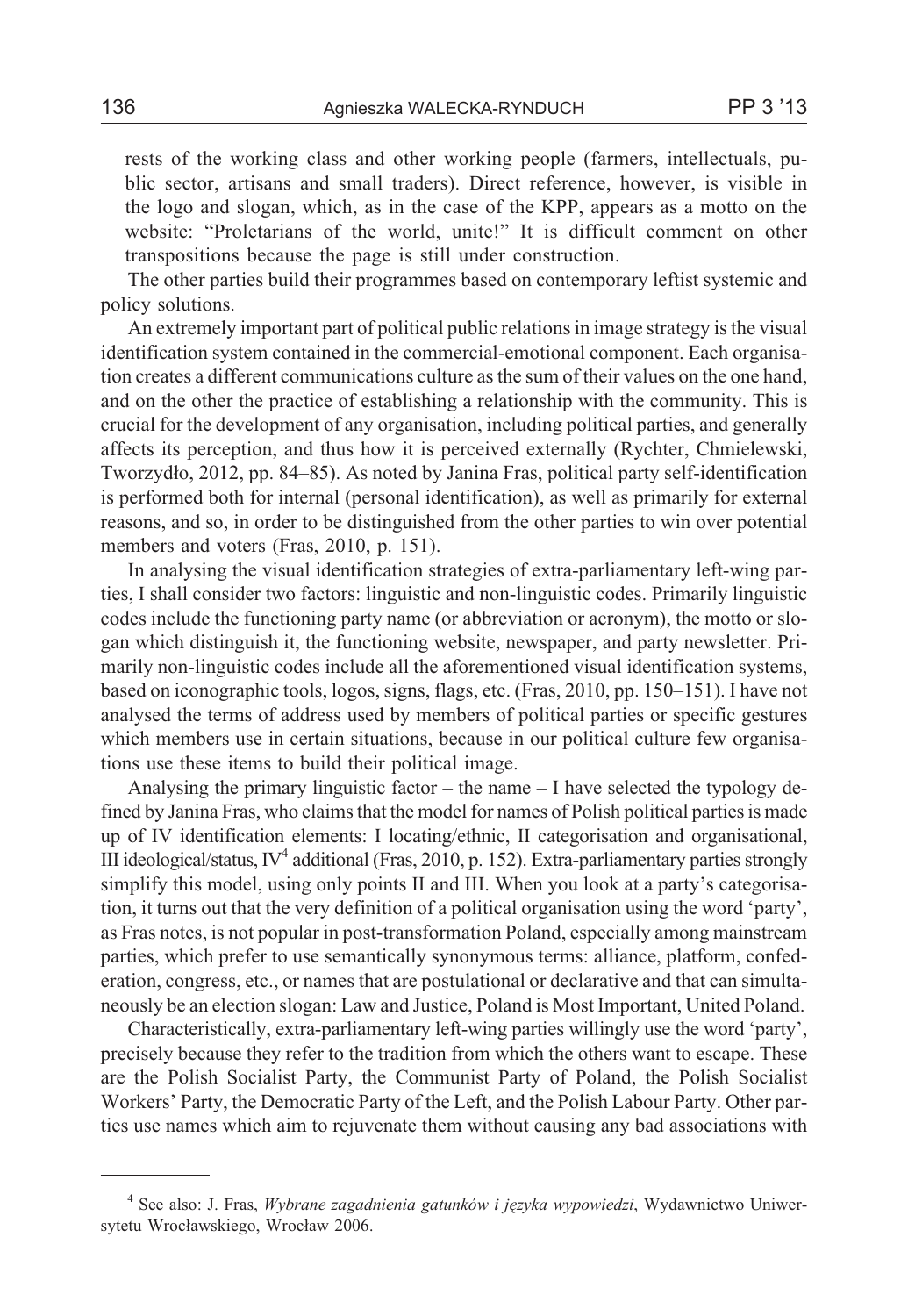the term or idea of a "party". All except the Edward Gierek Economic Renaissance Movement, refer in their name to their ideological heritage, overwhelmingly using the words left, leftist, and, in addition, socialist and social-democratic.<sup>5</sup>

Some of those parties have maintained bulletins or election newsletters, some use slogans/mottos, all have websites.

Table 2

| Party name,<br>website address                                                     | Slogan,<br>motto                                                                                   | Leaflet, newsletter                                                                                                   | <b>Linking to leftist</b><br>magazines and other<br>organisations                                                                                   |
|------------------------------------------------------------------------------------|----------------------------------------------------------------------------------------------------|-----------------------------------------------------------------------------------------------------------------------|-----------------------------------------------------------------------------------------------------------------------------------------------------|
| 1                                                                                  | $\mathfrak{D}$                                                                                     | 3                                                                                                                     | 4                                                                                                                                                   |
| Polish Socialist Party<br>http://www.polskapartiaso-<br>cjalistyczna.pl            | None                                                                                               | substitute for a newsletter, a none<br>bookmark the following<br>documents: Did you know<br>that  (update 10.05.2013) |                                                                                                                                                     |
| Labour United<br>http://www.uniapracy.org.pl/                                      | None                                                                                               | none                                                                                                                  | http://www.lewica.pl<br>http://www.krytykapolitycz-<br>na.pl<br>http://www.wyborylewicy.pl<br>PSE-the Socialist Group in<br>the European Parliament |
| Reason Party of Poland<br>http://www.racja.eu/                                     | Polish social de-<br>mocracy is not<br>clerical                                                    | based<br>the<br>on<br>magazine<br>"Facts and Myths"                                                                   |                                                                                                                                                     |
| Communist Party of Poland<br>http://kompol.org/index.html                          | Proletarians                                                                                       | of "Dawn". The magazine of<br>the world, unite! the Polish Communist Party                                            | Youth Polish Communist<br>Party website,<br>Green Libya website,<br>OKW Mazowiecki<br><b>KPP</b><br>website.<br>Congress Left Agreement             |
| Democratic Party of the Left None<br>http://dpldg.republika.pl/sta-<br>tut dpl.htm |                                                                                                    | none                                                                                                                  | none                                                                                                                                                |
| Social Democracy of Poland<br>http://www.sdpl.pl                                   | None                                                                                               | none                                                                                                                  | none                                                                                                                                                |
| Polish Labour Party - August<br>80<br>http://www.partiapracy.pl                    | Dignity and Work none<br>The site also uses<br>the slogan: They<br>argue - we choose<br>the future |                                                                                                                       | none                                                                                                                                                |
| <b>Edward Gierek Economic</b><br>Renaissance Movement<br>www.rog.com.pl            | None                                                                                               | none                                                                                                                  | www.rog-myslowice.com.pl<br>www.lewica.pl<br>www.pps.info.pl<br>www.gierek.com.pl<br>www.sppr.org.pl                                                |

#### **Image creation strategies of Polish extra-parliamentary left-wing parties**

<sup>&</sup>lt;sup>5</sup> For reference to ideological tradition I have also accepted the words "working" or "labour" in the name, as these words are generally identified with the left.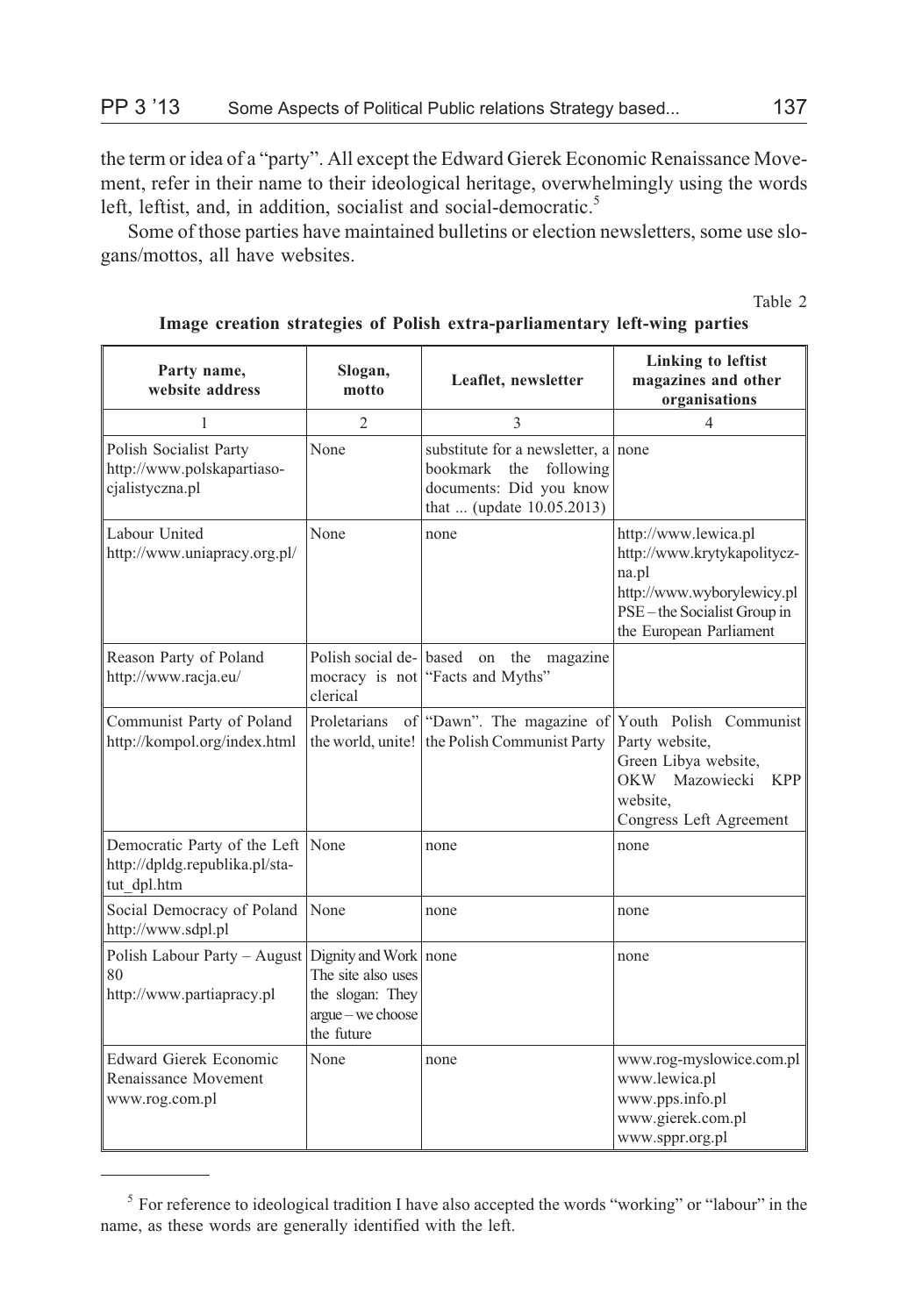|                                                                                                                      |      |      | 4                                                           |
|----------------------------------------------------------------------------------------------------------------------|------|------|-------------------------------------------------------------|
| Left Union<br>http://www.unia-lewicy.org                                                                             | None | none | none                                                        |
| Left Poland<br>http://www.polskalewica.pl                                                                            | None | none | none                                                        |
| Polish Socialist Workers' Party   Proletarians of   Workers Vote<br>http://www.pspr.republika.pl   the world, unite! |      |      | Official website of the Asso-<br>ciation of Polish Marxists |

**Source:** Own compilation of the Author, based on the internet sites of the parties (ref. column no. 1).

To this catalogue should also be added the use of social media by political parties. Extra-parliamentary parties, as opposed to mainstream parties, rarely use social messaging services such as Facebook, Twitter, YouTube, or politicians' blogs to promote themselves. Among the few we can distinguish the Reason Party of Poland, which on its website has posted icons to link to its content on Facebook, Twitter, and YouTube. It has 710 Facebook likes, but the official language of posts, which are like glued together fragments of the website, is inappropriate. From the point of view of political public relations this is a serious image error. The Communist Party of Poland can boast only a followers' forum which is inactive – it has no entries.<sup>6</sup> SDPL superficially seems to be friends with the new media, its page has links to Facebook, Blip, Nasza Klasa, and YouTube, and there is a subscription newsletter. Contact with supporters, sympathisers and members of the party is via the Blip communicator and it shows which events activists will participate in. The Facebook profile does not work, however. On YouTube you can watch a speech by Izabella Sierakowska MP on the Soldier's Ombudsman. These materials are, however, archival in nature, as the last post marked on Blip is dated June 23, 2011. The website, however, remains current. In theory, the Left Union and Left Poland also use social media. UL on Facebook has no entries except the information that it is the official site; only 22 people have 'liked' it.<sup>7</sup> The website is up to date, with entries on important events placed on a regular basis. Left Poland can only boast a video blog with materials from appearances by PL members and a blog by the leader Jacek Zdrojewski.

The last element to be analysed, and which belongs among the primarily non-linguistic factors, is the matter of designing logos and choice of party colours. Analysing the logos shown in Table 1, it can be said that, as far as colour is concerned, all parties use the colour assigned to the left, which is red. Most frequently it is combined with the colour white, which, in turn, refers to the national flag. Only ROG and DPL decided to use blue letters in the logo.

It should be emphasised that awareness of the mechanisms of transmission of meaning via images is key to the design of contemporary visual messages (Rychter, Chmielewski, Tworzydło, 2012, p. 24), not only for businesses, but also political parties. A popular logo fills the role of the brand, after all. It must be simple, clear, memorable, and easy to recreate. It should also contain a seal, a graphic symbol that will trigger in the recipient an idea or an association. It is important that the associations are effective,

<sup>&</sup>lt;sup>6</sup> As of 28.06.2013.

 $7$  As of 29.06.2013.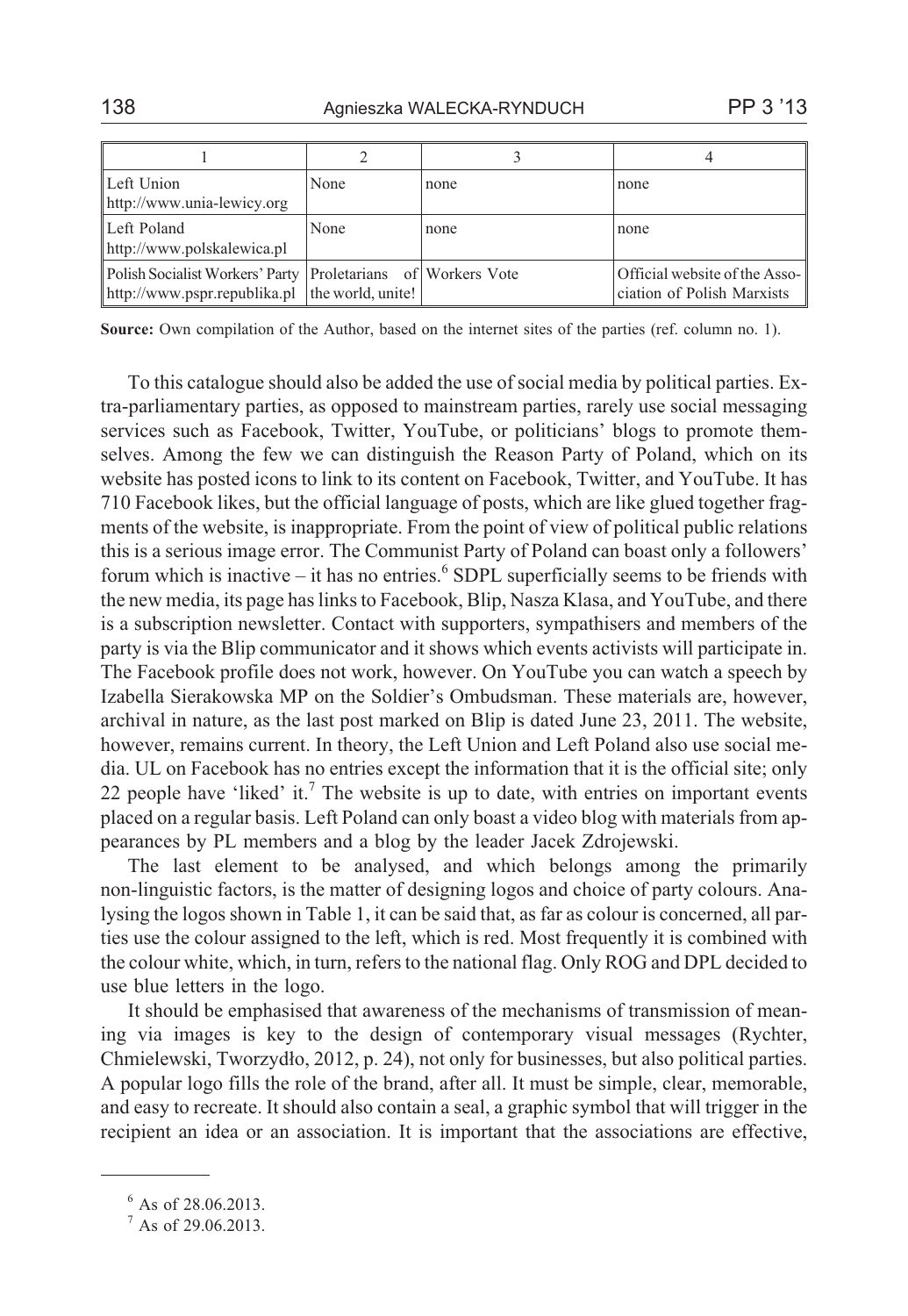which in this case this would mean understanding the meaning of the symbol and all the content that comes with it. For the logos of non-parliamentary left-wing parties, only one scheme is in use: the vast majority are logos made up of acronyms of the party names.

Table 3

| Party name,<br>acronym used                                                      | Description of the logo in party statute                                                                                                                                                                                                                                                                                                                                                                                                                                                                        | Logo                                  |
|----------------------------------------------------------------------------------|-----------------------------------------------------------------------------------------------------------------------------------------------------------------------------------------------------------------------------------------------------------------------------------------------------------------------------------------------------------------------------------------------------------------------------------------------------------------------------------------------------------------|---------------------------------------|
| 1                                                                                | 2                                                                                                                                                                                                                                                                                                                                                                                                                                                                                                               | 3                                     |
| Polish Socialist Party<br>(PPS)<br>http://www.polskapar-<br>tiasocjalistyczna.pl | The party emblem includes its name as well as tra-<br>ditional graphic symbols, which are a symbol two<br>hands shaking, inscribed in a circle with the letters<br>PPS, and three arrows in red directed diagonally<br>downward to the left, and on them a black circle<br>with the letters PPS [citation from the statute].                                                                                                                                                                                    | <b>B</b> FOLSKA PARTIA SOCJALISTYCZNA |
| Labour United (UP)<br>http://www.uniapra-<br>cy.org.pl/                          | The party statute only contains the provision that<br>the name of the Labour United (UP for short) and its<br>symbol enjoy legal protection.<br>It is black and red lettering on a red and white back-<br>ground.                                                                                                                                                                                                                                                                                               |                                       |
| Reason Party of Poland<br>(RACJA)<br>http://www.racja.eu/                        | The party mainly uses the acronym RACJA, as<br>noted in the statute: "The party may use the abbre-<br>viated name: RACJA PL or RACJA". Further,<br>there is the laconic statement that the graphic sym-<br>bol is attached as Annex 1 to the Statute. The<br>graphic symbol has changed in the last year, and is<br>much simpler. At the same time the party symbol<br>was unified on the website and on Facebook. The<br>new logo resembles a sailboat representing an alle-<br>gory of the wind in the sails. |                                       |
| Communist Party<br>of Poland (KPP)<br>http://kompol.org/in-<br>dex.html          | The emblem of the Party is the sign of the ham-<br>mer and sickle.<br>- The Party banner is red. On one side there is the<br>slogan "Proletarians of all countries, unite!", and<br>on the other the party name or abbreviation. In<br>the middle is the party emblem in gold.<br>- The party's anthem is "The Internationale".<br>- The Party Abbreviation is: KPP [citation from<br>the statute].                                                                                                             | KPP                                   |
| Left (DPL)<br>http://dpldg.republika.pl/<br>statut dpl.htm                       | Democratic Party of the It is the only party to have an inactive website. The<br>only working website is the party's branch in<br>Dąbrowa Górnicza. As far as the party emblem is<br>concerned, the only entry in the statute says that it is<br>copyright. It is the emblem mainly based on the<br>party acronym in a white-red background.                                                                                                                                                                    | Demokratyczna<br>Partia Lev           |
| Social Democracy<br>of<br>Poland (SDPL)<br>http://www.sdpl.pl                    | The statute only contains the provision that the<br>party emblem is reserved for members of the party,<br>and its use requires the approval of the National<br>Board. It is an emblem mainly based on the party<br>acronym, SDPL, in a white letters on a red back-<br>ground. The symbolised tulip flower is associated<br>with Labour Day on May 1.                                                                                                                                                           |                                       |

## **Visual communication – logos of Polish extra-parliamentary left-wing parties**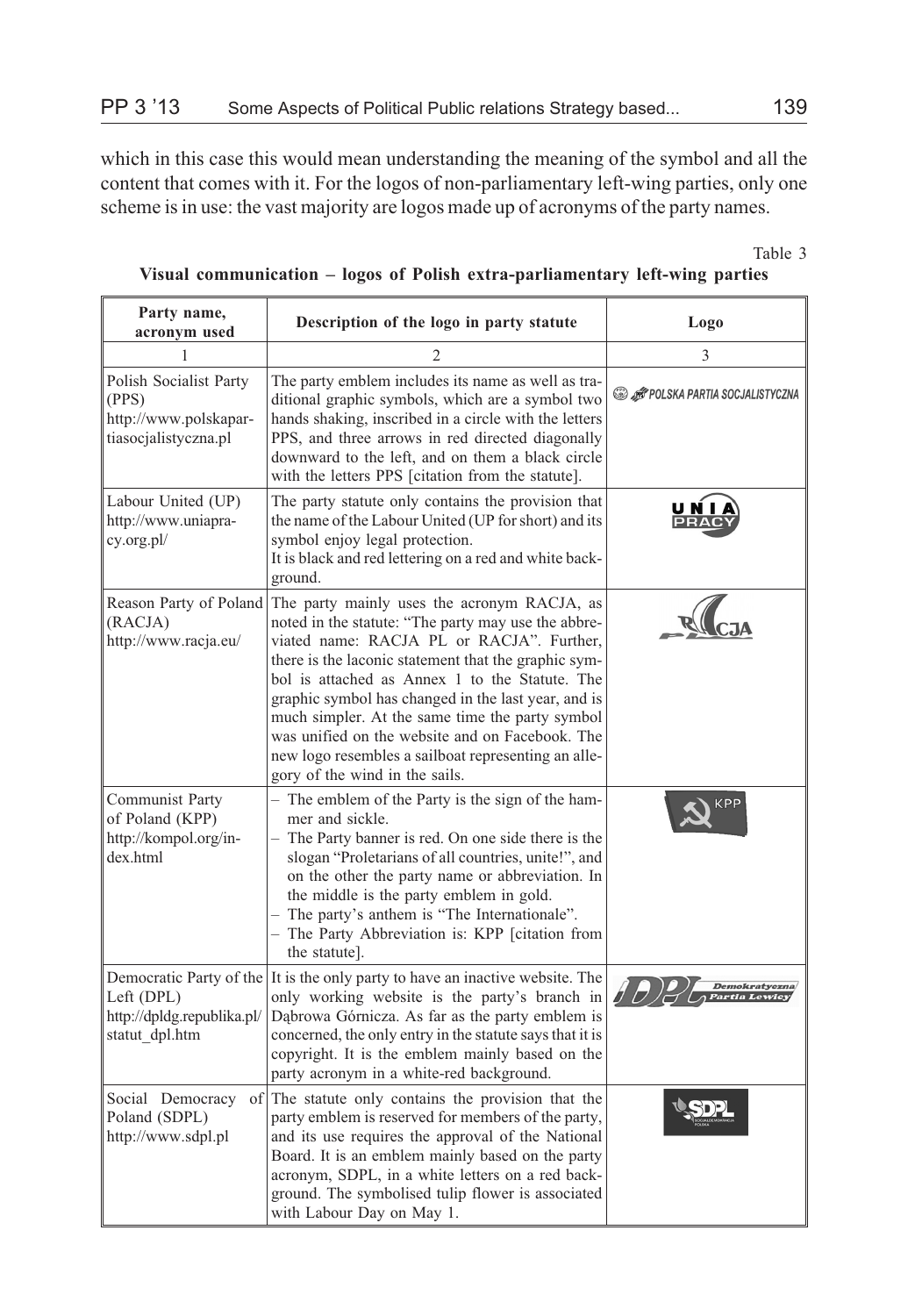| 1                                                                                | 2                                                                                                                                                                                                                                                                                                                                                                                                                                                                                                                                                                                                                                | 3                      |
|----------------------------------------------------------------------------------|----------------------------------------------------------------------------------------------------------------------------------------------------------------------------------------------------------------------------------------------------------------------------------------------------------------------------------------------------------------------------------------------------------------------------------------------------------------------------------------------------------------------------------------------------------------------------------------------------------------------------------|------------------------|
| Polish Labour Party<br>$-$ August 80. (PPP)<br>http://www.partiapra-<br>cy.pl    | The emblem of the party is a white eagle's head<br>facing the right on a blue background with Polish<br>Labour Party in red and white lettering under-<br>neath.<br>- The Labour Party's slogan is Dignity and Work<br>[citation from the statute].<br>The emblem described is not to be found on any<br>party documents. There are two logos, which are<br>presented here.                                                                                                                                                                                                                                                      |                        |
| <b>Edward Gierek</b><br>Economic Renaissance<br>Movement (ROG)<br>www.rog.com.pl | The statute only contains the provision that the<br>party emblem is reserved for members of the party,<br>and its use requires the approval of the National<br>Board. It is an emblem based primarily on the party<br>acronym next to the national flag.                                                                                                                                                                                                                                                                                                                                                                         |                        |
| Left Union (UL)<br>http://www.unia-lewi-<br>cy.org                               | The programme declaration lacks information on<br>the importance of the logo. In the literature, there is<br>an explanation that the tricolour logo with white,<br>red and green hexagons emphasise on the one hand<br>'worker-peasant alliance', but also refer to the na-<br>tional colours (Marketing w Polityce, zgora.pl,<br>2013).                                                                                                                                                                                                                                                                                         | <b>U</b> nia<br>ewicy. |
| Left Poland (PL)<br>http://www.polskalewi-<br>ca.pl                              | The abbreviation of the party name "Polska Le-<br>wica" is "PL". The party symbol is a graphic sym-<br>bol: on a white background the red letters "PL" with<br>the blue caption "Polish Left" entered in an oval<br>highlighted in white and red - the graphic design<br>and template logo is attached to the Statute of the<br>PL [citation from the statute; unlike the description,<br>the used caption is in red, as shown here].                                                                                                                                                                                            |                        |
| Polish Socialist Workers'<br>Party (PSPR)<br>http://www.pspr.repub-<br>lika.pl   | Party Emblem: against a red background banner<br>at the bottom a half gearwheel, whose entire cir-<br>cle is completed by ears of wheat. In the centre of<br>the circle on a red and white background there is<br>the outline of Poland upon which is the caption<br>PSPR and below it an open book.<br>The Party banner is red. In its upper part is placed<br>the slogan "Proletarians of all countries, unite!",<br>and in the middle the party's emblem in gold or<br>silver, and the bottom contains the party name or<br>its abbreviation.<br>The party's anthem is "The Internationale" [cita-<br>tion from the statute]. |                        |

**Source:** Own compilation of the Author, based on the internet sites of the parties (ref. column no. 1).

The analysis presented has revealed the multifaceted image and communications strategies used by the extra-parliamentary left-wing parties. It has revealed, however, that the parties do not take full advantage of the tools available to them. The image studies conducted show that the parties construct their images well in terms of visual identification: clear, simple and transparent logos, consistency in the use of red and referring to the Polish flag, and the standard use of catchy acronyms. Not without significance there is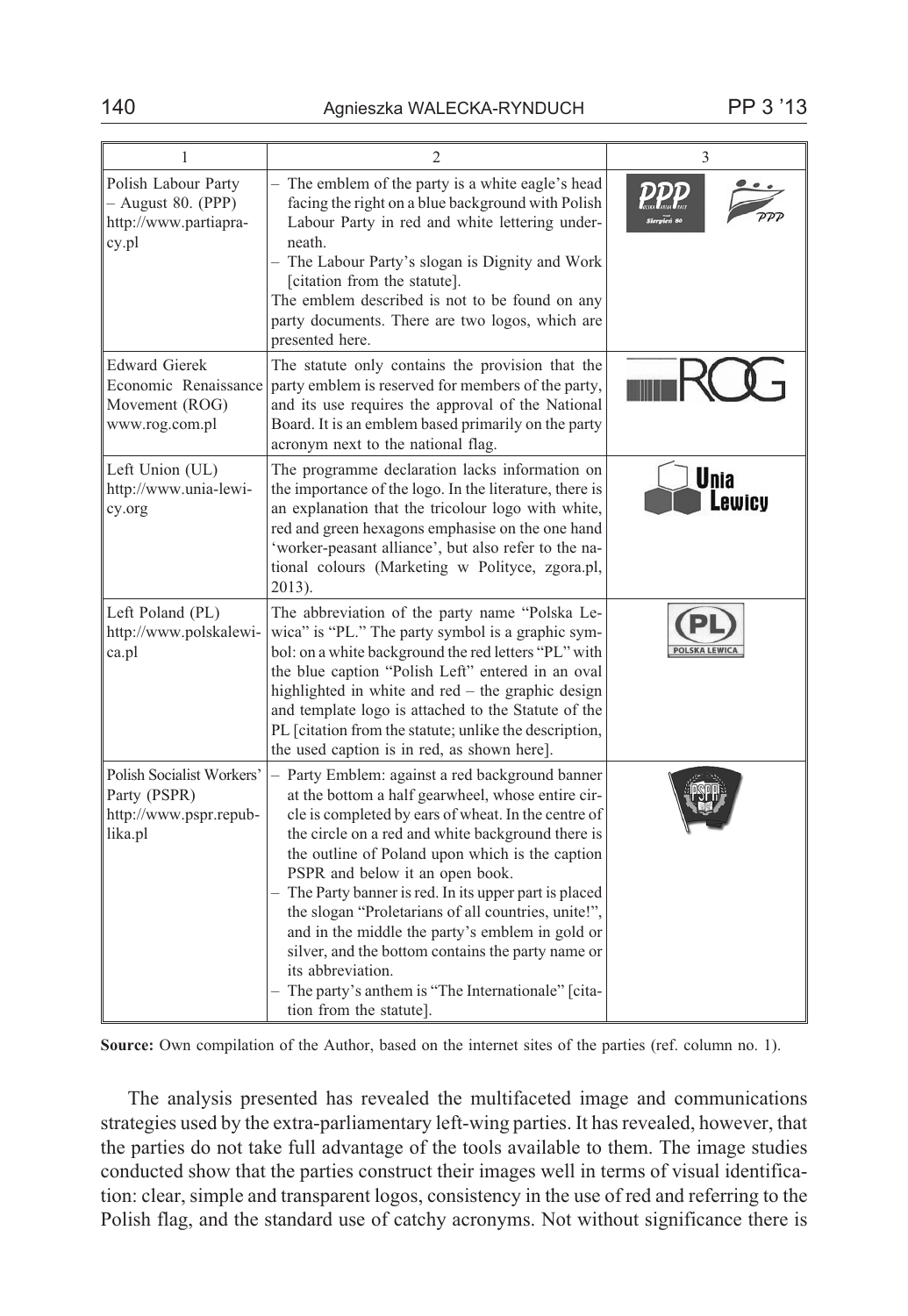also attachment to traditions, history, culture, and also historical politics. Worthy of note are the efforts of some of the organisations to exist in current politics: active candidates, competition in elections, even in European structures. But what is striking is the small degree of utilisation of new media and social media. It is clear that the parties are still tied to traditional meetings and rallies of support. On one hand, this reflects a glorious policy of dialogue with 'living people', on the other hand, it shows that these organisations do not have any idea how to attract young people to their ranks. They do not see, or try not to see, that during an economic crisis the mental crisis deepens and the younger generation are not willing (or able) to speak out about their political sympathies. The decline in electoral support is visible, and there is reluctance towards the ruling and opposition parties. This gives ample room for manoeuvre to parties that operate outside the parliament. They have two powerful arguments which could win the sympathy and thus political support of the younger generation. They have political experience (activists, who have largely taken an active part in Polish political life), but because they are outside the parliament they still can use the argument of innovation and a fresh breeze which could blow them into parliament. This is seen by extra-parliamentary groups on the right, while the extra-parliamentary left remains behind a veil of ignorance and silence.

#### **Literature**

Antoszewski A., Herbut R. (ed.) (1998), *Leksykon politologii*, Wrocław.

Antoszewski A., Herbut R. (1997), *Demokracje zachodnioeuropejskie*, Wroc³aw.

- Fras J. (2010a), *Samoidentyfikacja polskich partii politycznych*, in: *Polska scena polityczna. Œrodo*wisko – komunikacja polityczna – strategie, eds. K. Sobolewska-Myślik, A. Hess, K. Kowalczyk, Kraków.
- Fras J. (2006b), *Wybrane zagadnienia gatunków i jêzyka wypowiedzi*, Wydawnictwo Uniwersytetu Wrocławskiego, Wrocław.
- Podobas I. (2011), *Public relations jako narzêdzie kreowania wizerunku partii politycznych*, Warszawa.
- Rychter K., Chmielewski Z., Tworzydło D. (eds.) (2012), *Tożsamość wizualna. Znak, system, wizerunek*, Rzeszów.
- Sobolewska-Myślik K. (2004), *Partie i systemy partyjne na świecie*, Kraków.
- Sobolewska-Myślik K., Kosowska-Gastoł B., Borowiec P. (2008), *Przywództwo w polskich partiach politycznych w œwietle analizy struktury i charakteru naczelnego w³adz partyjnych*, in: *Partie polityczne – przywództwo partyjne*, eds. J. Sielski, M. Czerwiñski, Toruñ.
- Sokó³ W. (2003), *Partie polityczne i system partyjny w Polsce*, in: *Wspó³czesne partie i systemy* partyjne. Zagadnienia teorii i praktyki polityczne, eds. W. Sokół, M. Żmigrodzki, Lublin.
- Tomczak £. (2010a), *Pozaparlamentarne partie polskiej lewicy. Struktura, programy, strategie dzia³ania*, in: *Polska scena polityczna. Œrodowisko – komunikacja polityczna – strategie*, eds. K. Sobolewska-Myślik, A. Hess, K. Kowalczyk, Kraków.
- Tomczak £. (2012b), *Lewicowe partie polityczne w Polsce. Programy, organizacja, strategie*, Szczecin.
- Wojtaszczyk K. A. (1998), *Partie polityczne w pañstwie demokratycznym*, Warszawa.